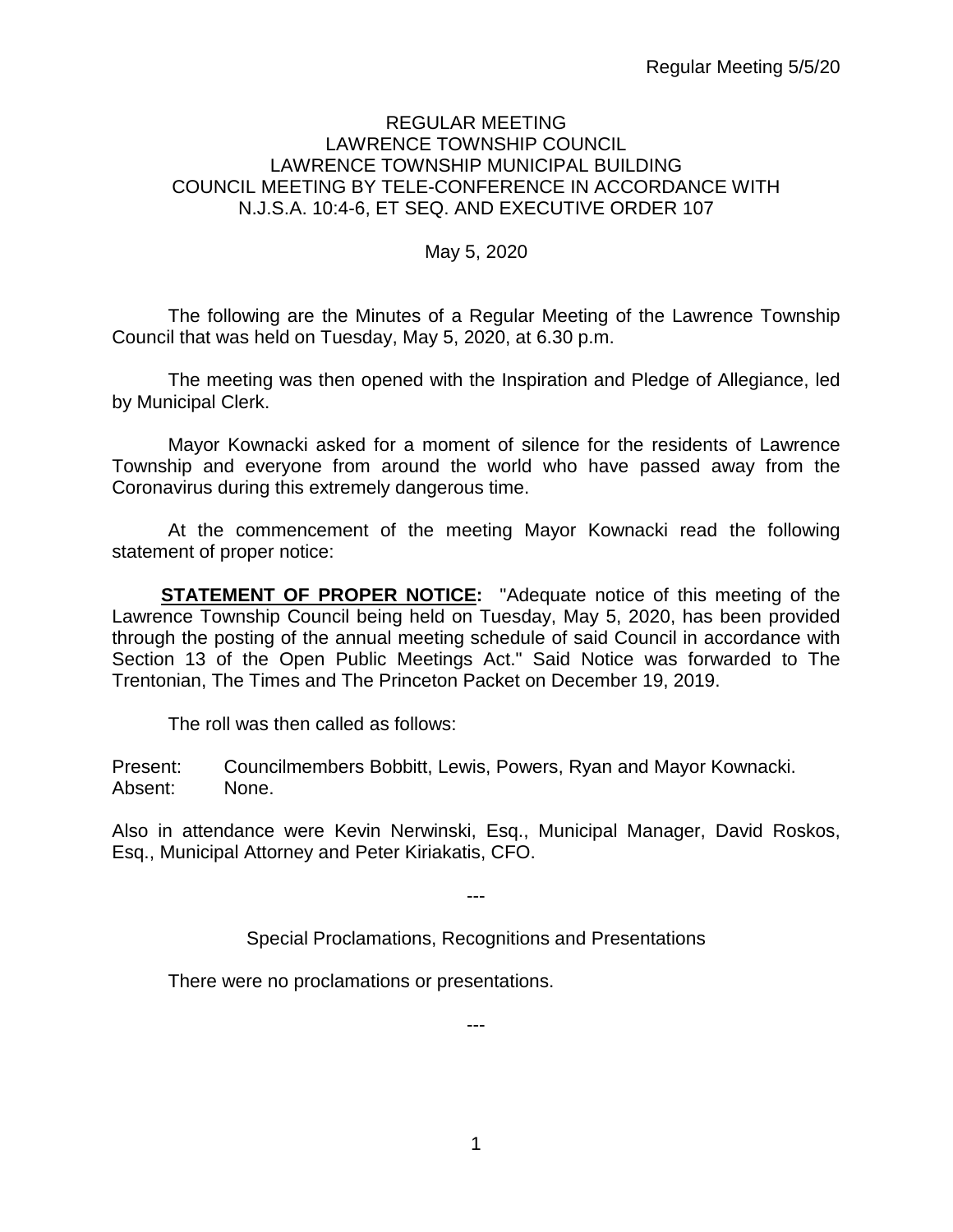## Public Participation

There was no public participation.

---

### Review and Revisions of Agenda

 The Municipal Clerk requested that the Agenda be amended to include introduction of Ordinance No. 2362-20 – An Ordinance Amending Ordinance No. 2327- 19 Entitled an Ordinance Amending Chapter 6A, "Fees: The Consolidated License, Permit and Fee Chapter" of the Lawrence Township Administrative Code, and remove Resolution No. 155-20 (18-H.6), Authorizing a Closed Session of Council Immediately Following the Regular Meeting to Discuss Mt. Laurel Litigation.

On a motion by Ms. Lewis, seconded by Mr. Powers, the Agenda was amended to include the above revision.

Same was carried on the following roll call vote:

Ayes: Councilmembers Bobbitt, Lewis, Powers, Ryan and Mayor Kownacki. Nays: None. Absent: None.

---

#### Adoption of Minutes

On a motion by Ms. Lewis, seconded by Mr. Powers, the Minutes of Regular Meeting of January 21, 2020 were approved without corrections on the following roll call vote:

Same was carried on the following roll call vote:

Ayes: Councilmembers Bobbitt, Lewis, Powers, Ryan and Mayor Kownacki. Nays: None.

---

Awarding or Rejecting of Bids

There was no awarding or rejection of bids.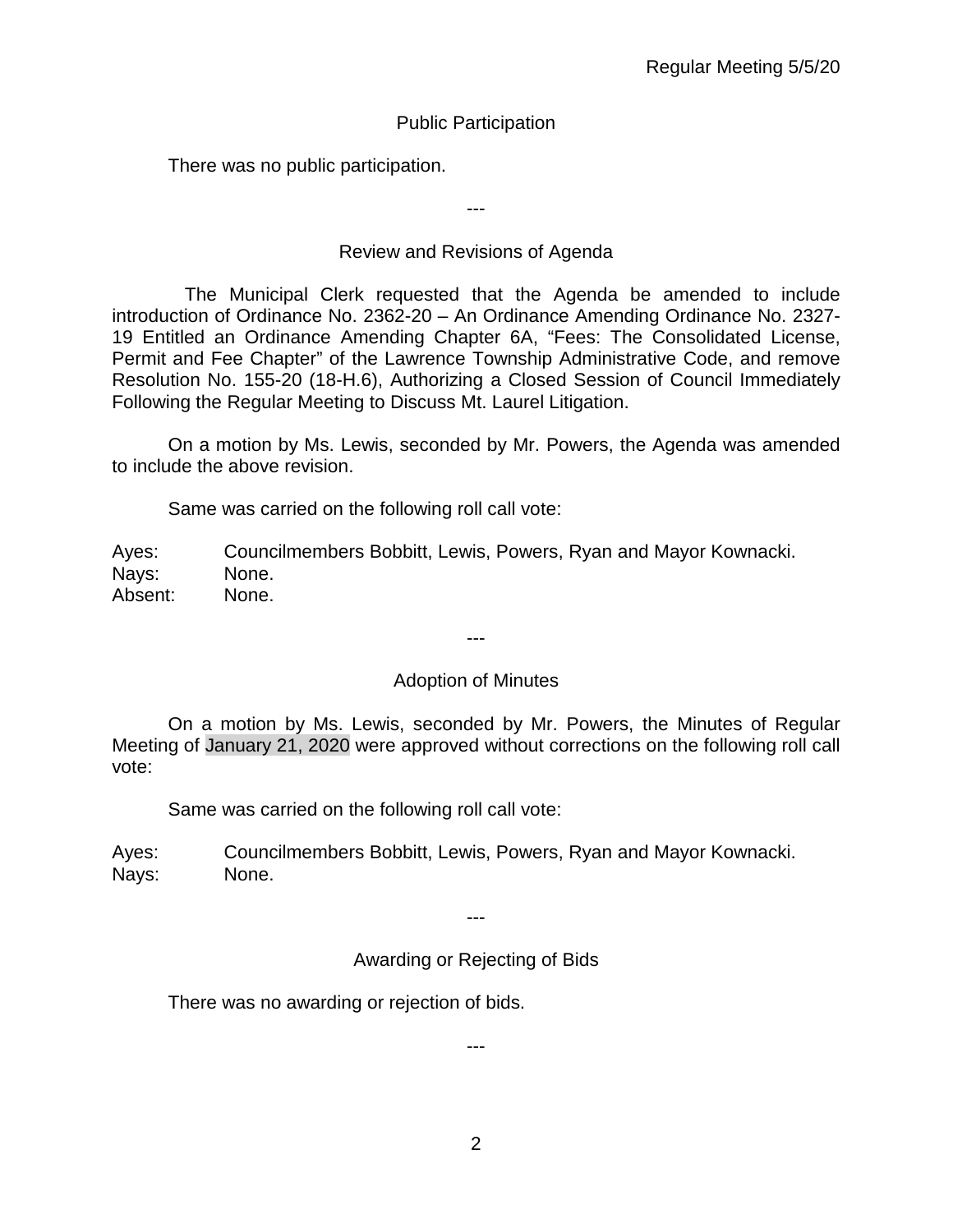#### Introduction of Ordinances

Mayor Kownacki read by title, an ordinance entitled, "AN ORDINANCE AMENDING ORDINANCE NO. 2327-19 ENTITLED AN ORDINANCE AMENDING CHAPTER 6A: "FEES: THE CONSOLIDATED LICENSE, PERMIT AND FEE CHAPTER" OF THE LAWRENCE TOWNSHIP ADMINISTRATIVE CODE"

Mr. Nerwinski advised that the Ordinance is necessary to provide for the current pandemic situation as to how the Recreation Department is addressing the programs that they are providing and they felt it was necessary for them to modify the fees for miscellaneous programs and activities which are reflected in the ordinance.

The Ordinance No. 2362-20 was introduced and approved on the following roll call vote:

| <b>COUNCIL</b>     | AYE | <b>NAY</b> | <b>PRESENT</b> | <b>ABSENT</b> | <b>ABSTAIN</b> | <b>MOVE</b> | <b>SECOND</b> |
|--------------------|-----|------------|----------------|---------------|----------------|-------------|---------------|
| <b>Mr. Bobbitt</b> |     |            |                |               |                |             |               |
| Ms. Lewis          |     |            |                |               |                | n           |               |
| <b>Mr. Powers</b>  |     |            |                |               |                |             |               |
| Mr. Ryan           |     |            |                |               |                |             |               |
| Mayor Kownacki     | "   |            |                |               |                |             |               |

---

#### Adoption of Ordinances

Mayor Kownacki read by title, an ordinance entitled, "BOND ORDINANCE PROVIDING FOR VARIOUS IMPROVEMENTS IN AND BY THE TOWNSHIP OF LAWRENCE IN THE COUNTY OF MERCER, NEW JERSEY, APPROPRIATING \$2,535,000, INCLUDING ANY TRANSPORTATION TRUST GRANT FUNDING TO BE USED TO OFFSET BONDS OR NOTES, AND AUTHORIZING THE ISSUANCE OF \$2,375,000 BONDS OR NOTES TO FINANCE PART OF THE COST THEREOF"

Ordinance No. 2360-20

BOND ORDINANCE PROVIDING FOR VARIOUS ROAD IMPROVEMENTS IN AND BY THE TOWNSHIP OF LAWRENCE IN THE COUNTY OF MERCER, NEW JERSEY, APPROPRIATING \$2,525,000, INCLUDING ANY TRANSPORTATION TRUST GRANT FUNDING TO BE USED TO OFFSET BONDS OR NOTES, AND AUTHORIZING THE ISSUANCE OF \$2,375,000 BONDS OR NOTES TO FINANCE PART OF THE COST THEREOF

**BE IT ORDAINED** by the Township Council of the Township of Lawrence in the County of Mercer, State of New Jersey (not less than two-thirds of all members thereof affirmatively concurring) as follows: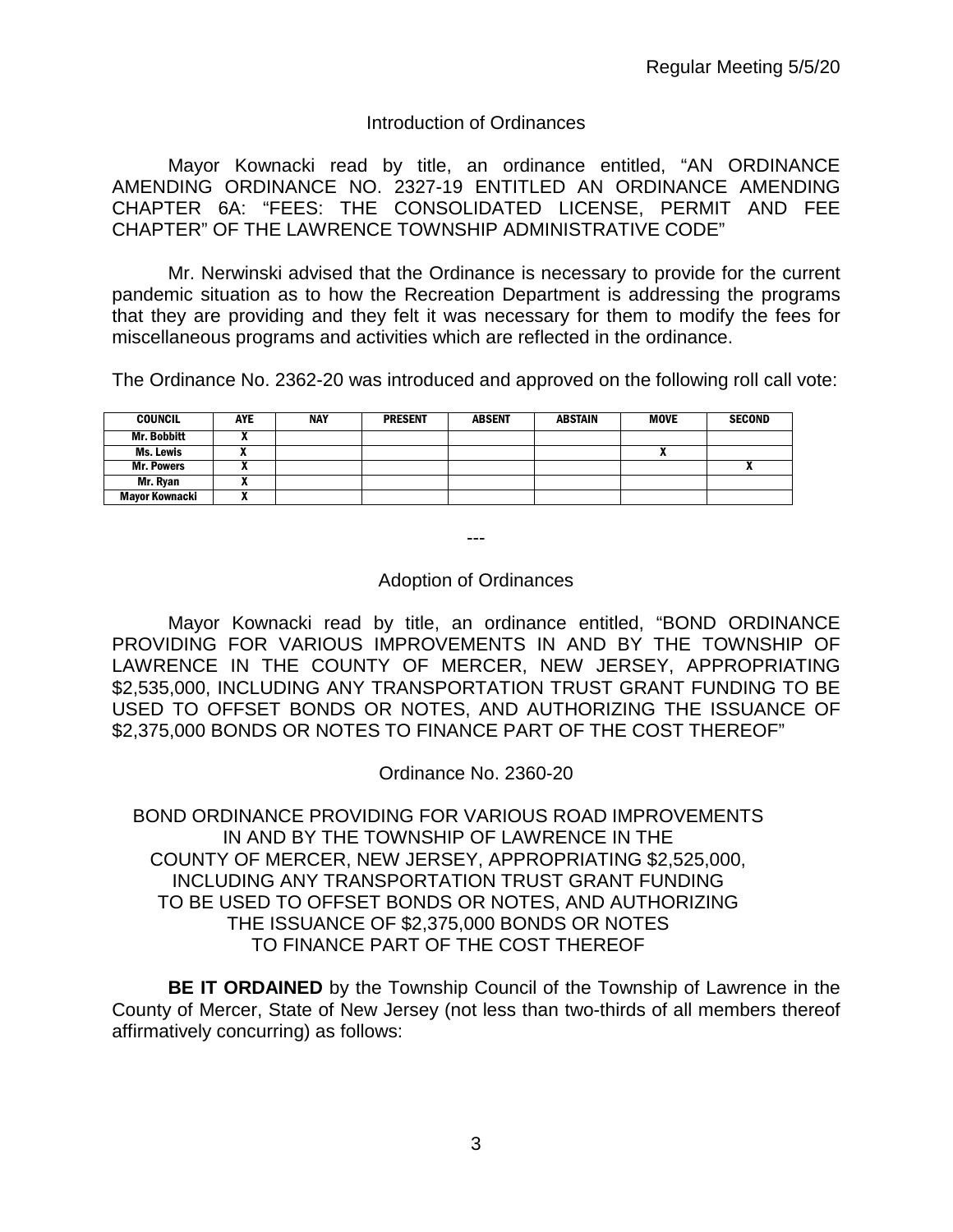**Section 1.** The improvement described in Section 2 of this bond ordinance is hereby authorized to be undertaken by the Township of Lawrence, in the County of Mercer, New Jersey as a general improvement. For the improvement or purpose described in Section 2, there is hereby appropriated the sum of \$2,525,000, including the sum of \$150,000 as the down payment required by the Local Bond Law. The down payment is now available by virtue of provision for down payment or for capital improvement purposes in one or more previously adopted budgets.

**Section 2.** In order to finance the cost of the improvement or purpose not covered by application of the down payment, negotiable bonds are hereby authorized to be issued in the principal amount of \$2,375,000 pursuant to the Local Bond Law. In anticipation of the issuance of the bonds, negotiable bond anticipation notes are hereby authorized to be issued pursuant to and within the limitations prescribed by the Local Bond Law.

**Section 3.** (a) The improvement hereby authorized and the purpose for the financing of which the bonds to be issued is the improvement of roads involving: (1) Road improvement program consisting of mill and overlay: Denow Road (Federal City to Lawrence/Pennington Road), Drainage and Safety Improvements Phase 2 (Keefe, Cold Soil, Carson and Van Kirk Road), Ashwood Court, Pheasant Drive, Brookdale Drive and Laurel Wood Drive (Portion), Holly Lane, Ivy Glen Lane, Woodbury Lane and Laurel Wood Drive (Portion), Lawrencia Drive (Portion), Road and Drainage Improvements & Repairs, Princeton Pike (Rt 295 to Franklin Corner Road & Province Line Road to Township Border), including Road Striping and other streets identified in the Lawrence Township Road Improvement Program, maintained by Township Engineers, to the extent of available funds. (2) Miscellaneous Guide Rail Replacement/Traffic Signal Improvements; (3) Concrete Improvements incidental to overlay and all work and materials therefore or incidental thereto; (4) Veterans Park Drainage.

(b) The estimated maximum amount of bonds or notes to be issued for the improvement or purpose is as stated in Section 2 hereof.

(c) The estimated cost of the improvement or purpose is \$2,375,000.

**Section 4.** All bond anticipation notes issued hereunder shall mature at such times as may be determined by the Chief Financial Officer, provided that no note shall mature later than one year from its date. The notes shall bear interest at such rate or rates and be in such form as may be determined by the Chief Financial Officer. The Chief Financial Officer shall determine all matters in connection with notes issued pursuant to this ordinance, and the Chief Financial Officer's signature upon the notes shall be conclusive evidence as to all such determinations. All notes issued hereunder may be renewed from time to time subject to the provisions of the Local Bond Law. The Chief Financial Officer is hereby authorized to sell part or all of the notes from time to time at public or private sale and to deliver them to the purchasers thereof upon receipt of payment of the purchase price plus accrued interest from their dates to the date of delivery thereof. The Chief Financial Officer is directed to report in writing to the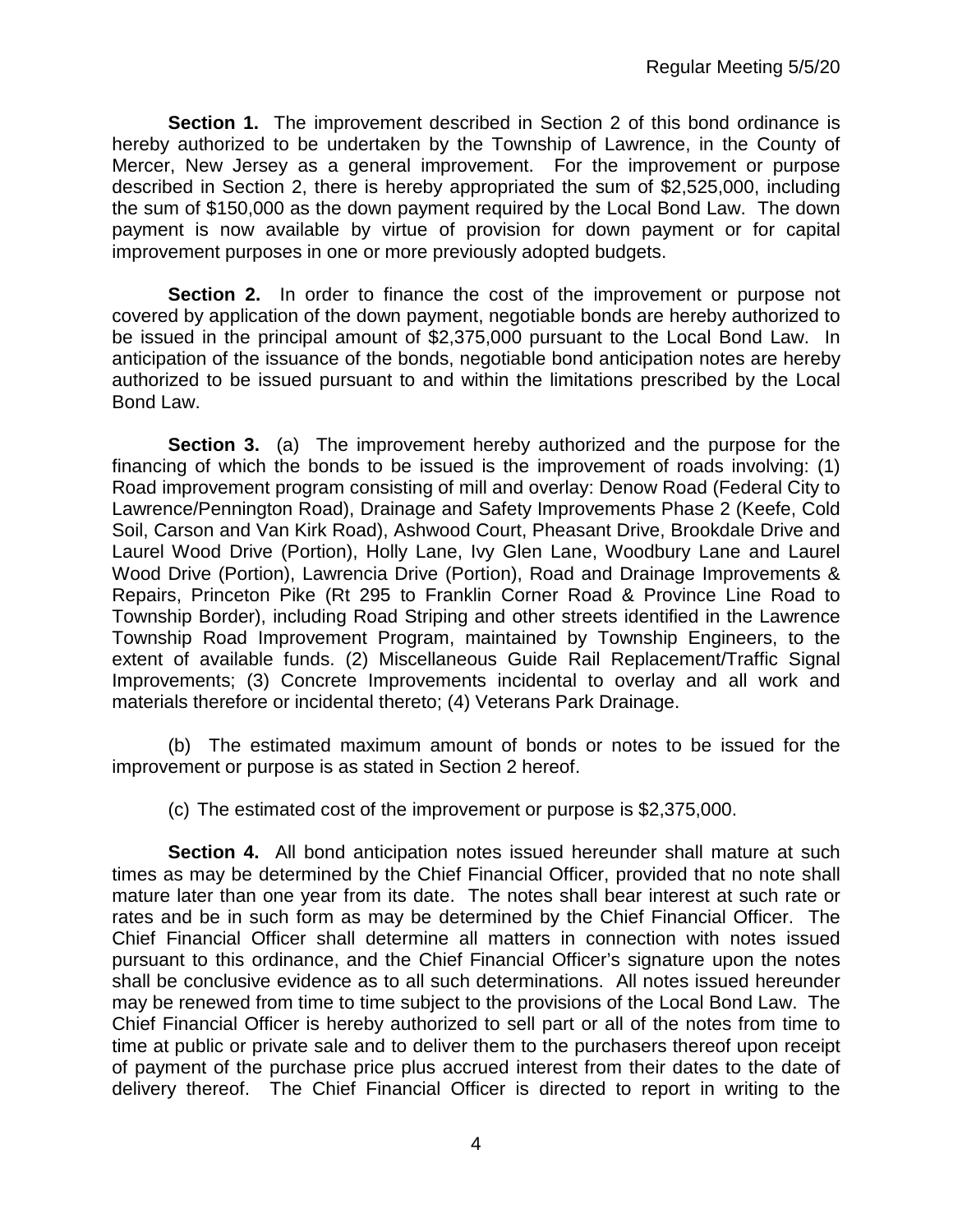governing body at the meeting next succeeding the date when any sale or delivery of the notes pursuant to this ordinance is made. Such report must include the amount, the description, the interest rate and the maturity schedule of the notes sold, the price obtained and the name of the purchaser.

**Section 5.** The capital budget of the Township of Lawrence is hereby amended to conform with the provisions of this ordinance to the extent of any inconsistency herewith. The resolution in the form promulgated by the Local Finance Board showing full detail of the amended capital budget and capital program as approved by the Director of the Division of Local Government Services is on file with the Clerk and is available there for public inspection.

**Section 6.** The following additional matters are hereby determined, declared, recited and stated: (a) The purposes described in Section 2 of this bond ordinance are not current expenses. They are all improvements that may be lawfully undertaken as general improvements, and no part of the costs thereof has been or shall be specially assessed on property specially benefited thereby.

(b) The average period of usefulness, and the reasonable life thereof, within the limitations of the Local Bond Law is 20.00 years.

(c) The Supplemental Debt Statement required by the Local Bond Law has been duly prepared and filed in the office of the Clerk, and a complete executed duplicate thereof has been filed in the office of the Director of the Division of Local Government Services in the Department of Community Affairs of the State of New Jersey. Such statement shows that the gross debt of the Township as defined in the Local Bond Law is increased by the authorization of the bonds and notes provided in this bond ordinance by \$2,375,000 and the obligations authorized herein will be within all debt limitations prescribed by the Law.

(d) An aggregate amount not exceeding \$30,000 for items of expense listed in and permitted under N.J.S.A. 40A:2-20 is included in the estimated costs indicated herein for the purpose of improvements. (Is this enough? Section 20 includes design work. )

**Section 7.** . Any grant moneys received for the purposes described in Section 3 hereof shall be applied either to direct payment of the cost of the improvements or to payment of the obligations issued pursuant to this ordinance. The amount of obligations authorized but not issued hereunder shall be reduced to the extent that such funds are so used.

**Section 8.** The Chief Financial Officer of the Township is hereby authorized to prepare and to update from time to time as necessary a financial disclosure document to be distributed in connection with the sale of obligations of the Township and to execute such disclosure document on behalf of the Township. The Chief Financial Officer is further authorized to enter into the appropriate undertaking to provide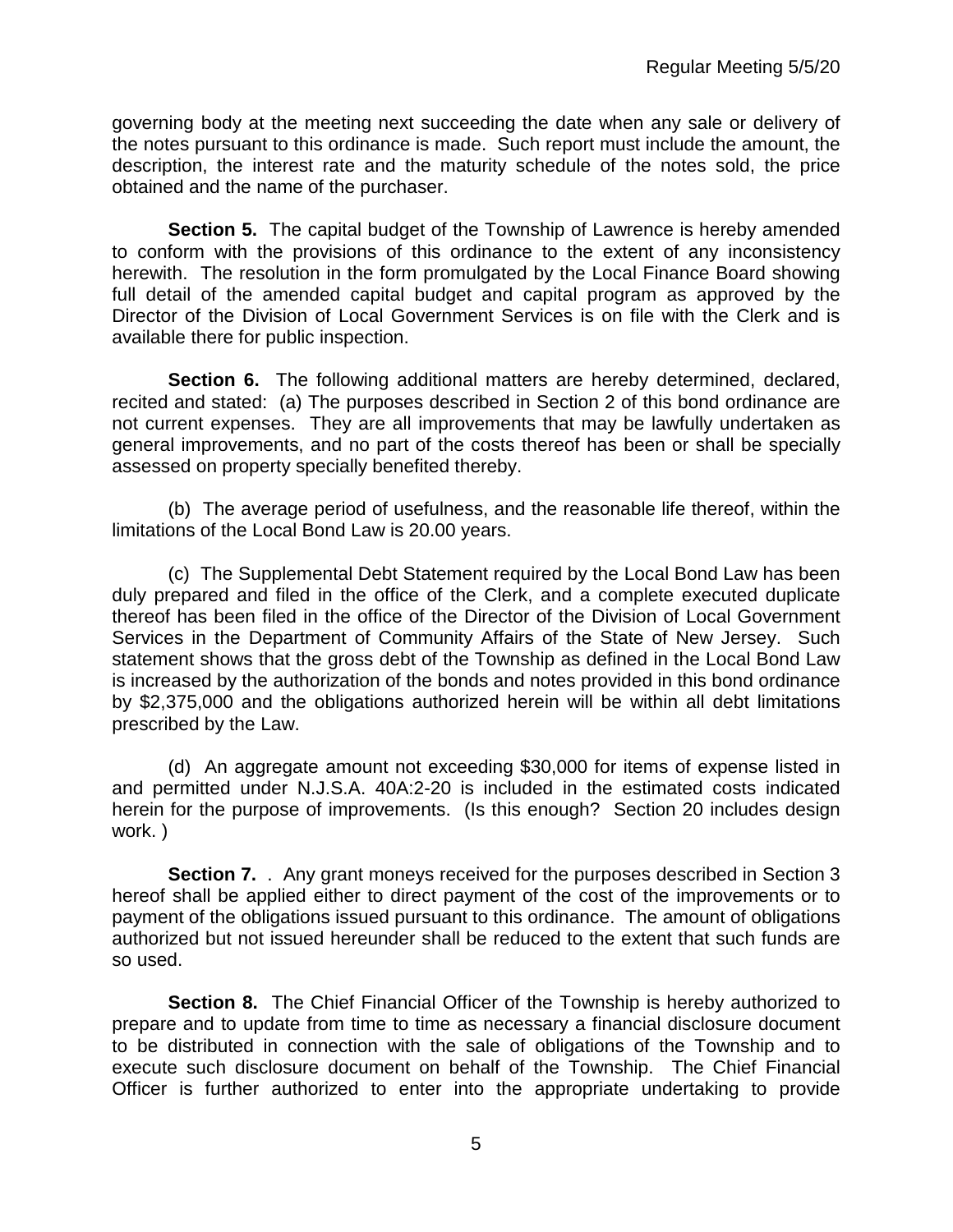secondary market disclosure on behalf of the Township pursuant to Rule 15c2-12 of the Securities and Exchange Commission (the "Rule") for the benefit of holders and beneficial owners of obligations of the Township and to amend such undertaking from time to time in connection with any change in law, or interpretation thereof, provided such undertaking is and continues to be, the in the opinion of a nationally recognized bond counsel, consistent with the requirements of the Rule. In the event that the Township fails to comply with its undertaking, the Township shall not be liable for any monetary damages, and the remedy shall be limited to specific performance of the undertaking.

**Section 9.** The full faith and credit of the Township are hereby pledged to the punctual payment of the principal and the interest on the obligations authorized by this bond ordinance. The obligations shall be direct, unlimited obligations of the Township, and the Township shall be obligated to levy ad valorem taxes upon all the taxable real property within the Township for the payment of the obligations and the interest thereon without limitation of rate or amount.

**Section 10.** The Town hereby makes the following covenants and declarations with respect to obligations determined to be issued by the Chief Financial Officer on a tax-exempt basis. The Town hereby covenants that it will comply with any conditions subsequent imposed by the Internal Revenue Code of 1986, as amended (the "Code"), in order to preserve the exemption from taxation of interest on the obligations, including, if necessary, the requirement to rebate all net investment earnings on the gross proceeds above the yield on the obligations. The Chief Financial Officer is hereby authorized to act on behalf of the Town to deem the obligations authorized herein as bank qualified for the purposes of Section 265 of the Code, when appropriate. The Town hereby declares the intent of the Town to issue bonds or bond anticipation notes in the amount authorized in Section 2 of this bond ordinance and to use the proceeds to pay or reimburse expenditures for the costs of the purposes described in Section 3 of this bond ordinance. This Section 7 is a declaration of intent within the meaning and for purposes of Treasury Regulations §1.150-2 or any successor provisions of federal income tax law.

**Section 11.** This bond ordinance shall take effect twenty (20) days after the first publication thereof after final adoption, as provided by the Local Bond Law.

Adopted: May 5, 2020

The Ordinance was adopted after the public hearing thereon, on the following roll call vote:

| <b>COUNCIL</b>     | <b>AYE</b> | <b>NAY</b> | <b>PRESENT</b> | <b>ABSENT</b> | <b>ABSTAIN</b> | <b>MOVE</b> | <b>SECOND</b> |
|--------------------|------------|------------|----------------|---------------|----------------|-------------|---------------|
| <b>Mr. Bobbitt</b> |            |            |                |               |                |             |               |
| Ms. Lewis          |            |            |                |               |                | ~           |               |
| <b>Mr. Powers</b>  |            |            |                |               |                |             |               |
| Mr. Ryan           |            |            |                |               |                |             |               |
| Mayor Kownacki     |            |            |                |               |                |             |               |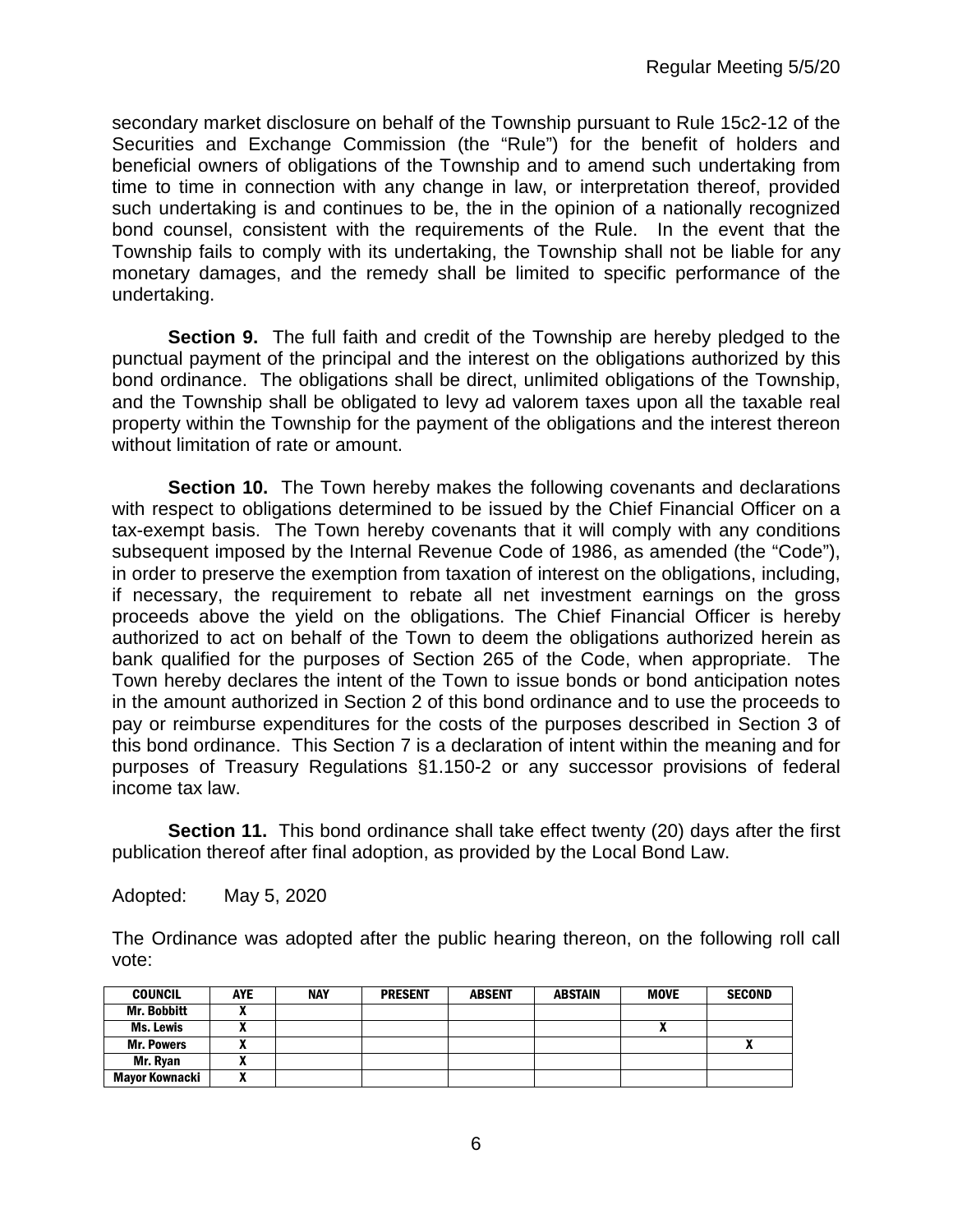Mayor Kownacki read by title, an ordinance entitled, "ORDINANCE APPROPRIATING \$1,625,000 FROM THE CAPITAL IMPROVEMENT FUND FOR VARIOUS CAPITAL IMPROVEMENTS IN AND BY THE TOWNSHIP OF LAWRENCE, IN THE COUNTY OF MERCER, NEW JERSEY"

### Ordinance No. 2361-20

#### ORDINANCE APPROPRIATING \$1,625,000 FROM THE CAPITAL IMPROVEMENT FUND FOR VARIOUS CAPITAL IMPROVEMENTS IN AND BY THE TOWNSHIP OF LAWRENCE, IN THE COUNTY OF MERCER, NEW JERSEY

BE IT ORDAINED BY THE TOWNSHIP COUNCIL OF THE TOWNSHIP OF LAWRENCE, IN THE COUNTY OF MERCER, NEW JERSEY AS FOLLOWS:

Section 1. \$1,625,000 is hereby appropriated from the Capital Improvement Fund for various capital improvements in and by the Township of Lawrence, in the County of Mercer, New Jersey (the "Township") as set forth below:

| <b>Purpose</b>                                                                                                                                                                                                                                                                                                                                                                                                                                   | <b>Appropriation and Estimated Cost</b> |
|--------------------------------------------------------------------------------------------------------------------------------------------------------------------------------------------------------------------------------------------------------------------------------------------------------------------------------------------------------------------------------------------------------------------------------------------------|-----------------------------------------|
| A. Acquisition of Various Computer and<br>Office Equipment consisting of but not<br>limited to: 'Finance: Computer Upgrades<br>Software, Hardware, Licenses; Finance:<br>Email Software, Backup and Archive;<br>Police: Mobile Computers; Council<br><b>Meeting Tablets</b>                                                                                                                                                                      | \$99,500                                |
| B. Improvements to Municipal Buildings<br>consisting of but not limited to: Buildings<br>and Grounds: Town Hall Roof<br>Replacement (1 of 2); Police/Court<br><b>Facility Painting, Vehicle Maintenance</b><br>Garage Floor Rehabilitation,<br><b>Miscellaneous Township Building Repairs</b><br>including HVAC Replacements, Municipal<br><b>Building Vehicle Charging Station, Senior</b><br>Center Improvements; Meeting Room<br>Improvements | \$412,000                               |
| C. Acquisition of Fire / Rescue Equipment<br>consisting of but not limited to:<br><b>Emergency Management: Response</b><br>Vehicle; EMS: All Terrain Response<br><b>Vehicle; Fire Services: Vehicle Extrication</b><br>Equipment, SCBA's; EMS: Ambulance                                                                                                                                                                                         | \$212,500                               |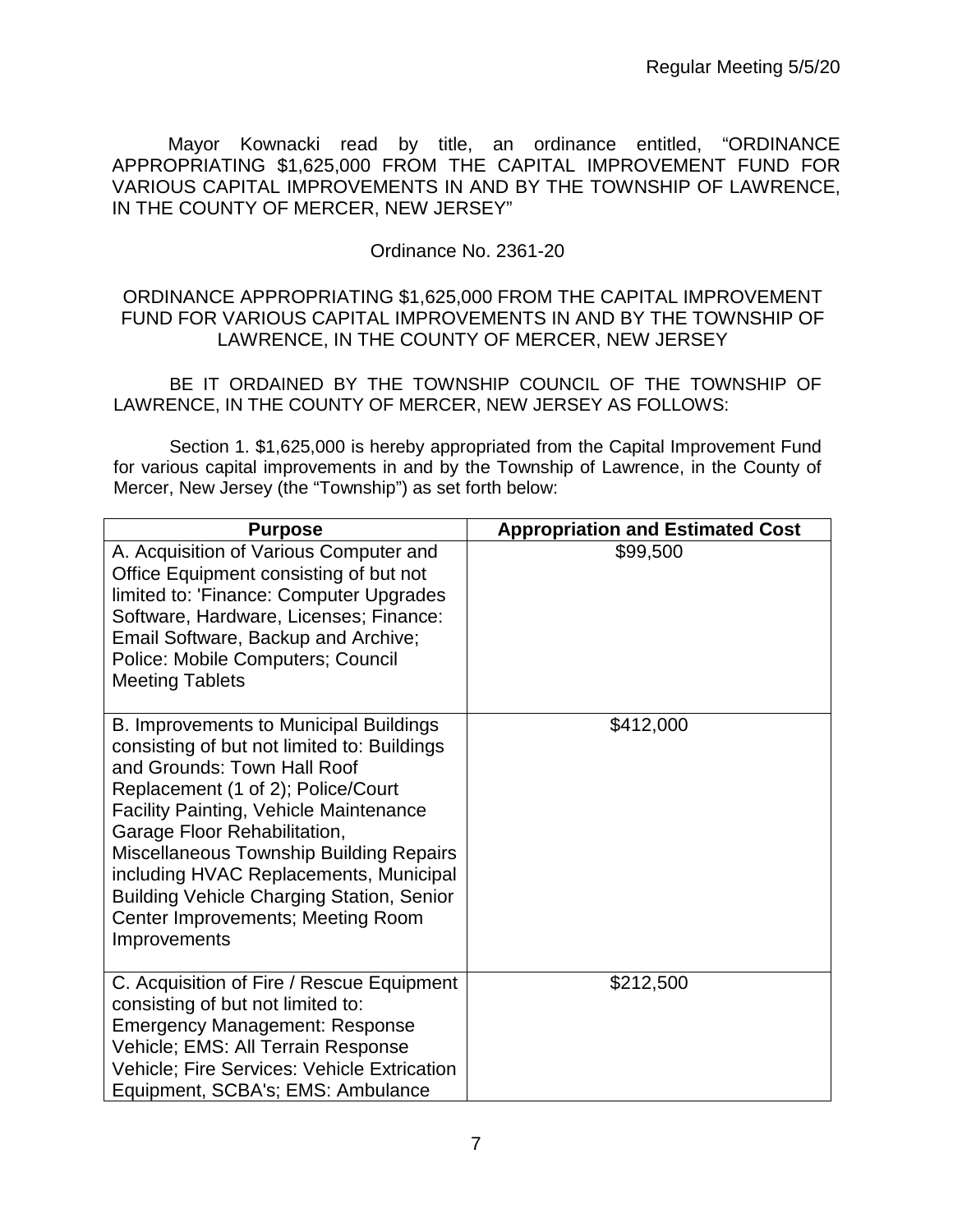| D. Various Equipment consisting of but<br>not limited to: Streets & Roads: Garbage<br>Truck with Plow and Snow Removing<br>Equipment, Heavy Equipment including<br><b>Garbage Truck and Snow Removing</b><br>Equipment; Park Maintenance: Pick-up<br>Truck with Plow and Power Tailgate; Tax<br>Assessor/Health: (2) Electric Vehicle<br>Chevrolet Volts (for use with Solar<br><b>Charging Station)</b> | \$700,000   |
|----------------------------------------------------------------------------------------------------------------------------------------------------------------------------------------------------------------------------------------------------------------------------------------------------------------------------------------------------------------------------------------------------------|-------------|
| E. Various Park and Recreational Facility<br>Improvements consisting of but not<br>limited to: Recreation: Township Wide<br>Park Improvements, Ohio Avenue Park<br>Improvement                                                                                                                                                                                                                           | \$201,000   |
| <b>TOTAL</b>                                                                                                                                                                                                                                                                                                                                                                                             | \$1,625,000 |

Section 2. The Township hereby certifies that it has adopted a capital budget or a temporary capital budget, as applicable. The capital or temporary capital budget of the Township is hereby amended to conform with the provisions of this ordinance to the extent of any inconsistency herewith. To the extent that the purposes authorized herein are inconsistent with the adopted capital or temporary capital budget, a revised capital or temporary capital budget has been filed with the Division of Local Government Services.

Section 3. This ordinance shall take effect 20 days after the first publication thereof after final adoption, as provided by law.

Adopted: May 5, 2020

The Ordinance was adopted after the public hearing thereon, on the following roll call vote:

| <b>COUNCIL</b>     | <b>AYE</b> | <b>NAY</b> | <b>PRESENT</b> | <b>ABSENT</b> | <b>ABSTAIN</b> | <b>MOVE</b> | <b>SECOND</b> |
|--------------------|------------|------------|----------------|---------------|----------------|-------------|---------------|
| <b>Mr. Bobbitt</b> |            |            |                |               |                |             |               |
| Ms. Lewis          |            |            |                |               |                |             |               |
| <b>Mr. Powers</b>  |            |            |                |               |                |             |               |
| Mr. Ryan           |            |            |                |               |                |             |               |
| Mayor Kownacki     |            |            |                |               |                |             |               |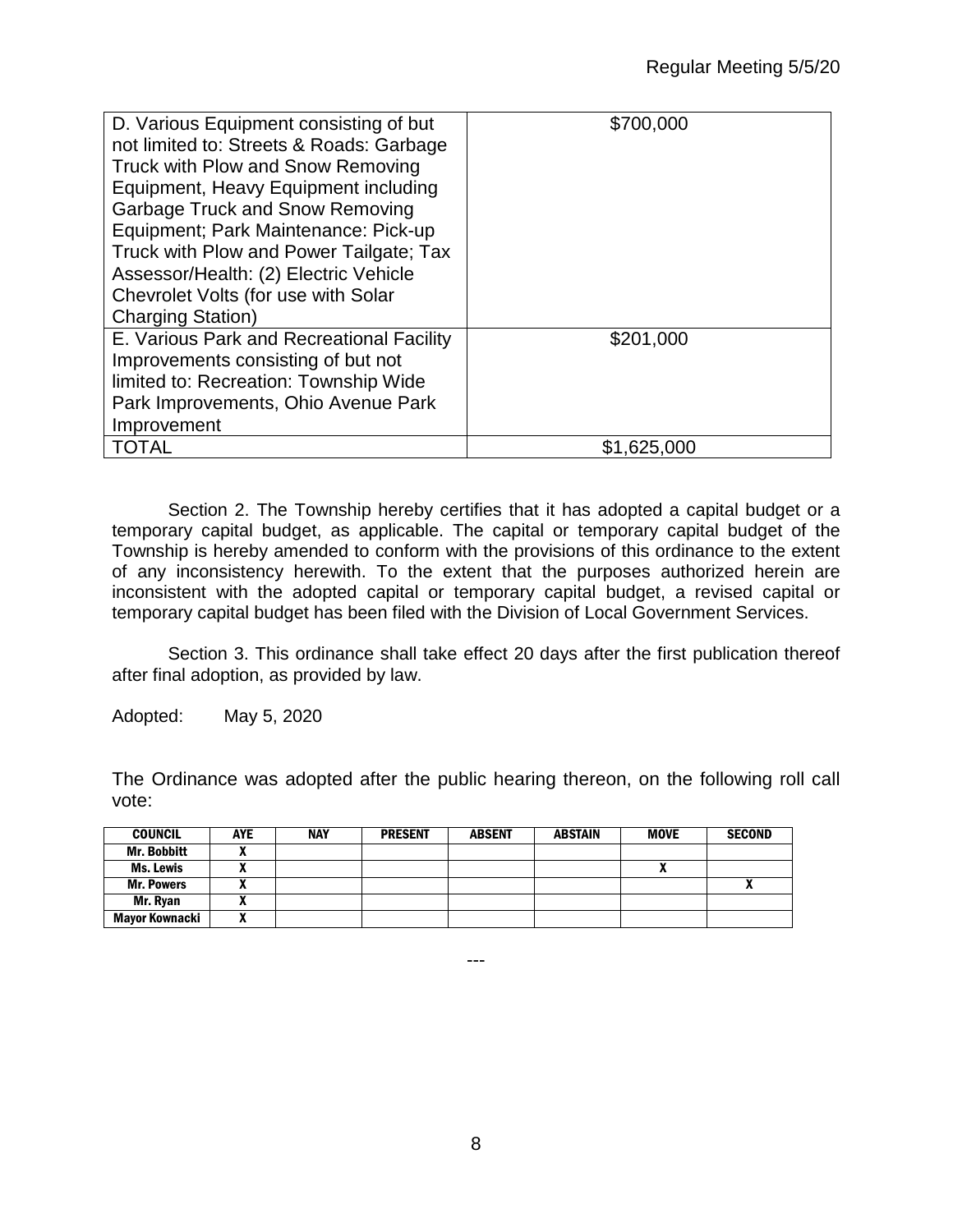## **Manager's Report –**

Mr. Nerwinski submitted invoice listings for the month of May 2020 in the amount of \$487,504.84.

Mr. Nerwinski stated that Carol Chamberlain, Health Officer, reported to him today that Lawrence Township had six (6) new positive cases of the Coronavirus in the community for a total of 280 cases and there are also 35 deaths reported of record to date. Municipal offices are completely operational under the town's modified scheduling which keeps the buildings and departments essentially at 50- percent occupancy so that they can maintain social distancing to provide Township employees with the safest environment as possible. The Municipal Building remains closed to the public as this has not hampered services to the community or persons who have businesses with the departments. Further, they have a drop box for delivery of documents and payments outside the north entrance of the building and the building is secured with the presence of a police officer who also provides guidance to those visitors who have questions at the door. The process is working well to date and he does not foresee the situation changing in the near future.

Mr. Nerwinski reported that they have finally been able to include the option of online e-Check payments for sewer and tax and there is a \$2.00 service for this that is assessed to cover the administrative cost for the service which has been in place for the last couple of days and people are using it significantly. Mr. Kiriakatis advised that the service has been in place for the last three days and people are tremendously using the service given they have received over \$140,000 in just a few days. Mr. Nerwinski indicated given the circumstance they are in it is a good option and less expensive than the online credit card payment option which people seem to be happy about.

Mr. Nerwinski advised that bulk trash pickup is resuming on Fridays Townshipwide at this time in response to needs expressed by the residents and they limiting the bulk pickup to (3) three items per household which will continue through the pandemic period. They will eventually get back on the regular schedule; but, for now they are making Fridays the designated day Township-wide.

Mr. Nerwinski further reported that the Township received its second grant of \$4,000 for a total of \$8,000 to be used for the purchase of two electric vehicles to be used by the Tax Assessor's Office and the Health Office and will be moving on those transactions rather soon. Mr. Kiriakatis noted that the Resolution is on tonight's meeting to purchase the vehicles and the two grants are approved, one through the budget and one through a Chapter 159, and they both will be charged off for the purchase of the vehicles.

Mr. Nerwinski reported that they are completing the funding process for the remediation investigation work at the Pit Stop, 1175 Lawrenceville Road, as they received word yesterday, by email, that all of the required documentation is in place and that the issuance of the grant money should be processed shortly and once received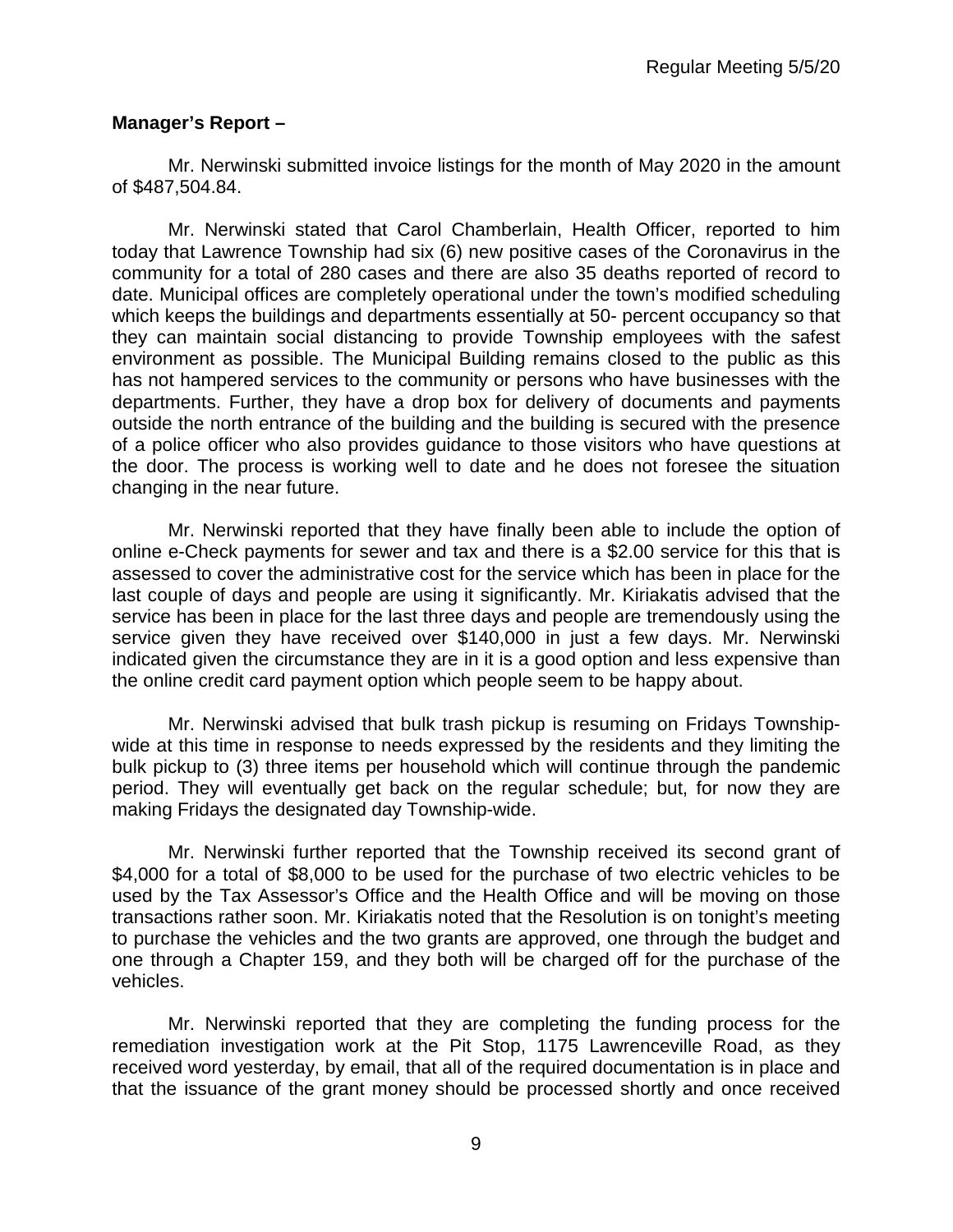they should be able to start the study of the property that will include the demolition of the structure of the site.

Mr. Nerwinski advised although they got sidelined, the work for the new website has been picked back up and they are working diligently to get the new website design out and live and the Township's Recreation Department has really stepped up and is really helping with the populating process for the site. And, he does not want to put a deadline on it but they are working hard to get it all out as soon as possible.

---

#### **Attorney's Report –**

Mr. Roskos reported that the Government Records Council issued a decision in an Open Public Record Act (OPRA) matter last week and he would like to point out that they agreed with 59 out of the 61 responses and he does not think they understood the other two. They are in the process of making a Motion for reconsideration which was an issue that was reviewed in court by the police department and he spoke with the Municipal Manager about it. Hopefully, the GRC will reconsider their decision once they submit their motion. If not, he believes they will have to go to the Appellate Division simply to get a Stay regarding the domestic violence case and that Motion will be submitted tomorrow.

Mr. Roskos stated in terms of their Fair Share Plan they are in the process of having the Township's plan reviewed by the Court Master who does not know the history of Lawrence Township and they are providing information regarding the 2017 Settlement which he thought they might need to discuss in a closed session; but, he thinks certain issues were explained and are now resolved. However, they still have more to resolve.

Mr. Roskos reported that Resolution for the renewal of the Municipal Manager's employment contract is on the Agenda and is something that the Council needs to focus on by June 30<sup>th</sup> and more information will be provided on that.

---

**Clerk's Report –** 

Ms. Norcia asked the wishes of the Council with regards to cancelling the second meeting in May due the virus. After a brief discussion, it was the consensus of the Council to cancel the May 19th meeting. Mayor Kownacki advised that the next meeting will be June 16<sup>th</sup>.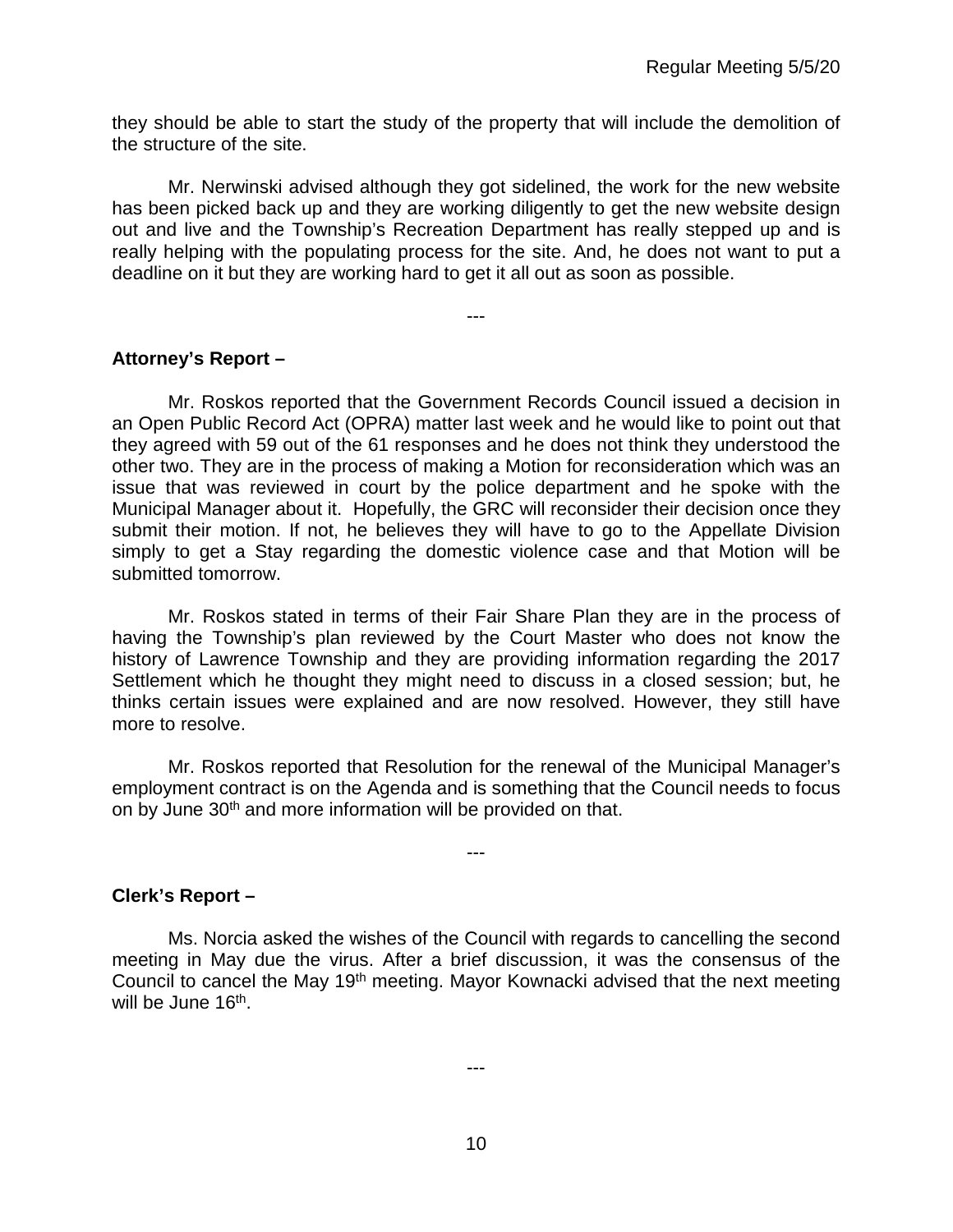## **Unfinished Business –**

There was no unfinished business.

## **New Business –**

There was no new business.

---

---

## **Public Participation (3-minute limitation per speaker)** –

There was no public participation.

---

## **Resolutions**

Resolution Nos. 146-20 (18-A.1) through 156-20 (18-H.7) with exception of Resolutions 18-H.5 (Electric Vehicles) and the removal of 18-H.6 (Closed Session) was approved by the following roll call vote:

| <b>COUNCIL</b>     | <b>AYE</b> | <b>NAY</b> | <b>PRESENT</b> | <b>ABSENT</b> | <b>ABSTAIN</b> | <b>MOVE</b> | <b>SECOND</b> |
|--------------------|------------|------------|----------------|---------------|----------------|-------------|---------------|
| <b>Mr. Bobbitt</b> |            |            |                |               |                |             |               |
| Ms. Lewis          |            |            |                |               |                |             |               |
| <b>Mr. Powers</b>  |            |            |                |               |                |             |               |
| Mr. Ryan           | ~          |            |                |               |                |             |               |
| Mayor Kownacki     | ~          |            |                |               |                |             |               |

Cited Resolutions are spread in their entirety in the Resolution Books of the Township of Lawrence.  $\sim\sim\sim$ 

Resolution No. 154-20 (18-H.5) – Authorizing Purchase of Two Chevrolet Bolt Electric Vehicle from State Vendor) was approved by the following roll call vote:

| <b>COUNCIL</b>        | <b>AYE</b> | <b>NAY</b> | <b>PRESENT</b> | <b>ABSENT</b> | <b>ABSTAIN</b> | <b>MOVE</b> | <b>SECOND</b> |
|-----------------------|------------|------------|----------------|---------------|----------------|-------------|---------------|
| <b>Mr. Bobbitt</b>    |            |            |                |               |                |             |               |
| Ms. Lewis             |            |            |                |               |                |             |               |
| <b>Mr. Powers</b>     |            |            |                |               |                |             |               |
| Mr. Ryan              |            |            |                |               |                |             |               |
| <b>Mayor Kownacki</b> |            |            |                |               |                |             |               |

Cited Resolution is spread in its entirety in the Resolution Books of the Township of Lawrence.